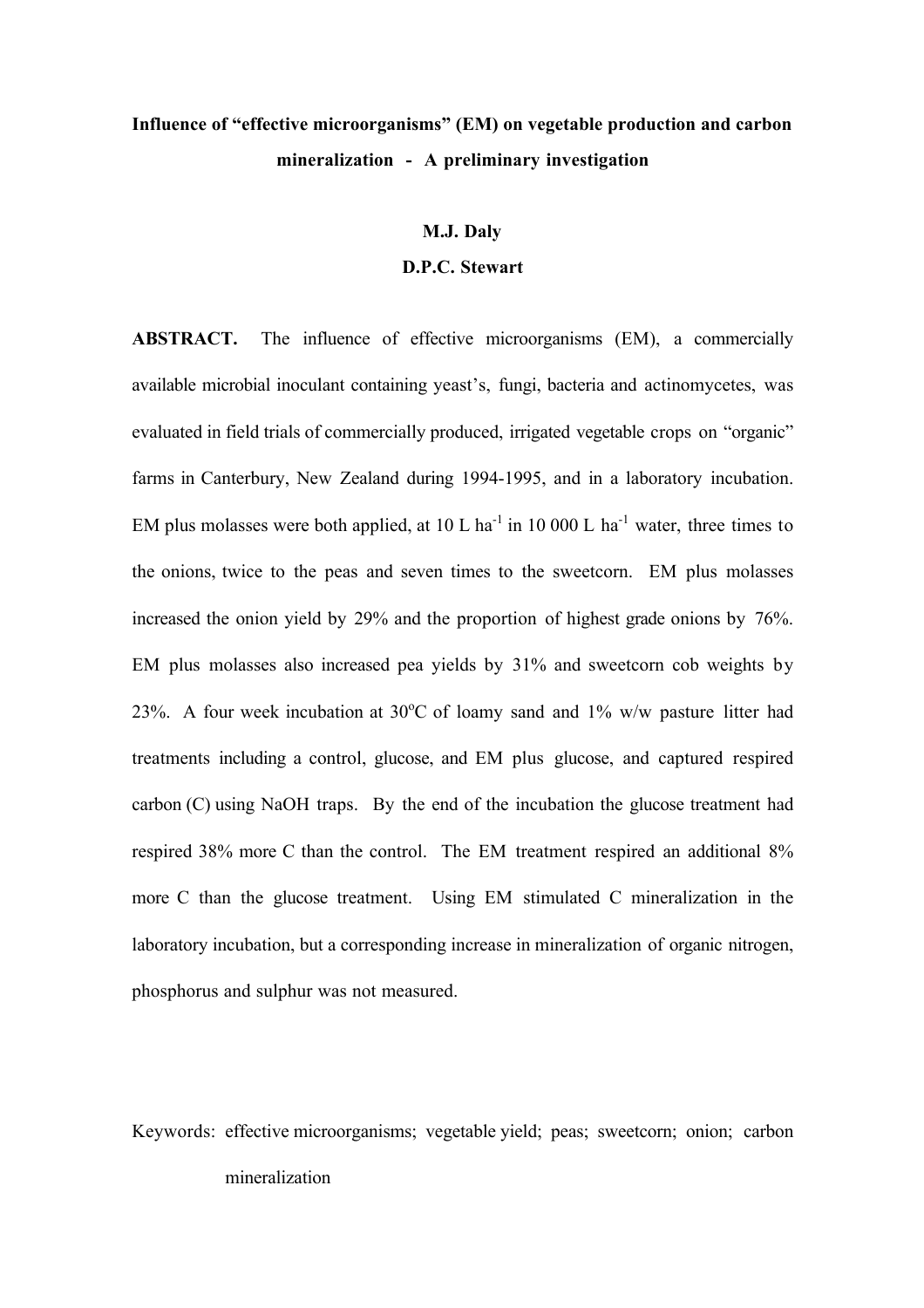Mike Daly and Dean Stewart are with the New Zealand Pastoral and Agricultural Research Institute(AgResearch), PO Box 60, Lincoln, Canterbury New Zealand. Address correspondence to : Mike Daly, Email: dalym@agresearch.cri.nz

 $\_$  , and the set of the set of the set of the set of the set of the set of the set of the set of the set of the set of the set of the set of the set of the set of the set of the set of the set of the set of the set of th

The authors thank: Tim Chamberlain, Ivan Maw and Bob Crowder for providing sites and crops for this work; Sally Price for conducting the incubation; and the International Nature Farming Research Center for technical advice and for supplying the EM.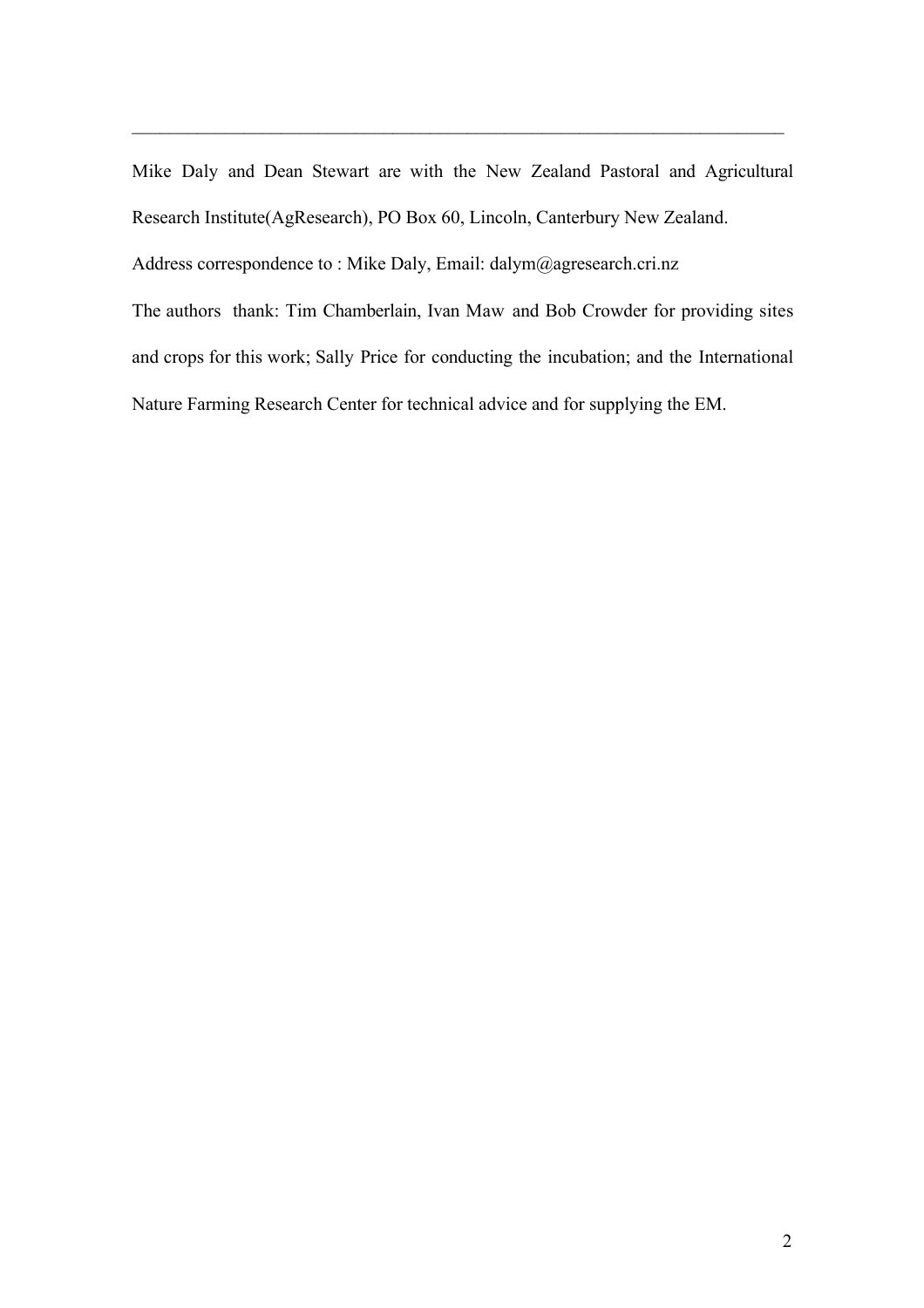#### *INTRODUCTION*

A healthy resilient soil is imperative for sustainable agriculture and is achieved in part through crop rotations and the recycling of organic wastes maintaining adequate soil organic carbon (Parr *et al*., 1992). Soil microorganisms mineralize organic matter releasing plant available nutrients and promoting the stabilization of the recalcitrant residues into humus. Kyusei Nature Farming, a Japanese system of "organic" farming, promotes sustainable agriculture by encouraging the use of crop residue recycling, green manures and balanced crop rotations so external inputs such as chemical fertilisers and pesticides are unnecessary (Higa, 1996). They also promote the use of Effective Microorganisms (EM; International Nature Farming Research Centre, PO Box 26, Atami 413-91, Japan), a liquid microbial inoculant containing fungi including yeast's and bacteria including actinomycetes, lactic acid and photosynthetic bacteria (Table 1; Higa, 1994; 1996). Reportedly, following EM application, there is an increase in soil microorganisms that are beneficial for plant growth that results in: more rapid organic matter mineralization; suppression of soil borne disease pathogens; and increased crop yield and quality (Asia-Pacific Natural Agriculture Network, 1995). EM is generally applied with a carbon and energy source (i.e. molasses) for microorganisms.

Some EM research and field testing has been done in the Asia-Pacific region (e.g. Myint, 1994; Sangakkara, 1994; Sangakkara & Higa, 1992). EM was used for the first time on crops in New Zealand during the 1994-95 growing season. A research program, established in 1994, used on-farm trials and field days, and aimed to increase the number of "organic" growers and volumes of "organic" produce from New Zealand. The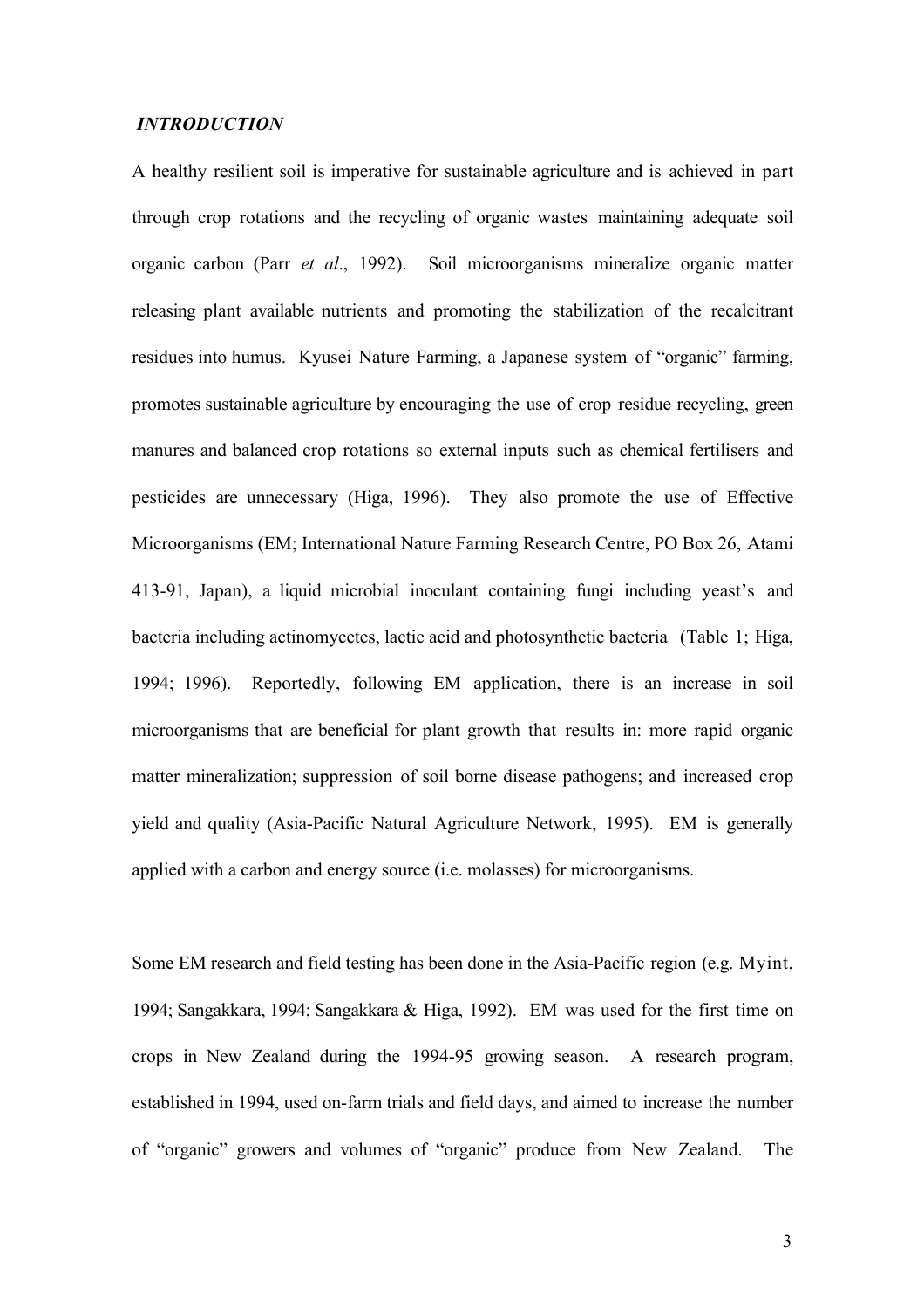approach was to involve farmers in the trials and to keep the research simple using readily available technology. Although these field trials evaluated several fertilisers, only the EM plus molasses and control treatments are presented here.

Reportedly one mechanism by which EM increases plant growth is by increasing the rate of organic matter mineralization which results in an increase in plant-available nutrients (Asia-Pacific Natural Agriculture Network, 1995). Piyadasa *et al*. (1995) investigated nitrogen (N) and phosphorus (P) release from soil amended with organic matter over a 21 day incubation at 60°C. There were increased concentrations of inorganic N and P as a result of applying EM solution compared with a control.

The objectives of this research were to evaluate the influence of EM on vegetable yields, and to determine if, under controlled conditions, EM would stimulate C mineralization.

#### *MATERIALS AND METHODS*

# *Field trials*

These were sited within 25 km of Lincoln University, Canterbury, New Zealand (latitude  $43^{\circ}$  39' south, longitude  $172^{\circ}$  27' east, altitude 50 m asl), on commercial farms and run in partnership with the farmer who cultivated, planted and managed the crop, and assisted with taking measurements. Soil chemical analysis included "Quick-test" soil fertility analysis, a standard New Zealand method of soil analysis (Lee *et al*., 1991). The crops all received irrigation when the farmer determined it was necessary.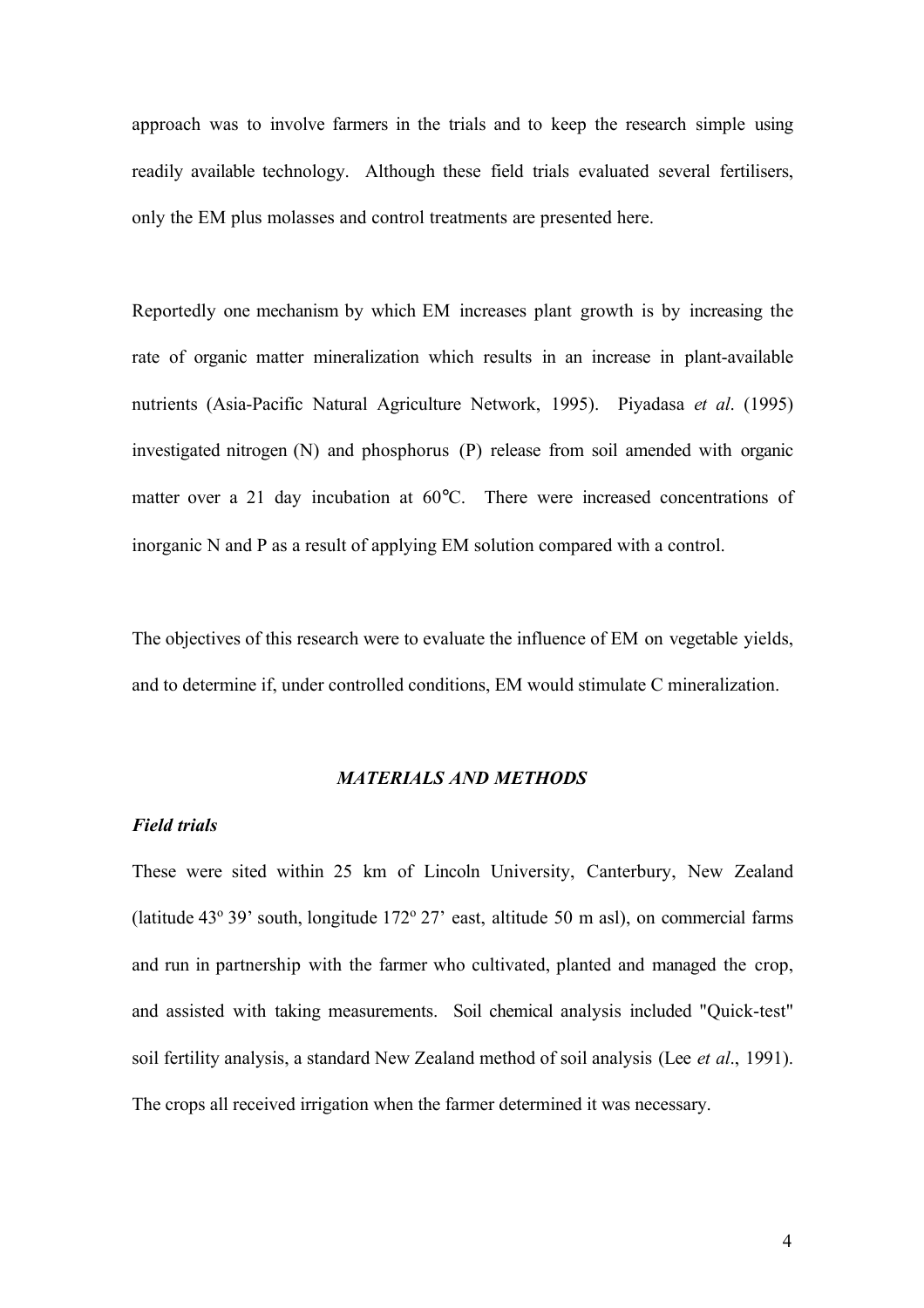The onion crop *(Alium cepa cv.* "Pukekohe Long Keeper") was grown on a "Wakanui" silt loam soil (Kear *et al*., 1967) which was prepared by rotary hoeing after a winter green feed crop in August. The field had previously been in ryegrass/white clover pasture for four years. Soil test values on 5 September for 0-15 cm depth were: pH 5.8; and quick test values of, phosphorus 15; sulphate-sulphur 9; potassium 5; magnesium 19 and calcium 8 (Lee *et al*., 1991). The trial was direct seeded using a precision seeder in 1.5 m wide beds with four rows to the bed using a 300 mm between row spacing. Seed spacing within the row was 60 mm. The trial had four replicates and a plot size of 5 by 1.5 m. EM (Table 1) was applied at a rate of 10 L ha<sup>-1</sup> with 10 L ha<sup>-1</sup> of molasses mixed into water and applied, approximately 24 hours after mixing, at 10 000 L ha<sup>-1</sup> through a watering can onto the foliage of the crop, on November 11, December 22 and January 20. This equates to 1 mm of water and 4.3 kg C ha<sup>-1</sup> in the molasses for each application. Crop vigour was accessed visually at bulbing (January 22). At harvest (March 7) the field dried onions were graded and weighed.

The process pea crop (*Pisum sativum* cv. "Princess") was grown on a Templeton silt loam soil (Kear *et al*., 1967) which was ploughed after an oat grain crop. The straw was incorporated by cultivation during the winter. Soil tests on 6 October for 0-15 cm depth were: pH 6.3; and quick test values, phosphorus 15; sulphate-sulphur 13; potassium 8; magnesium 21; and calcium 14 (Lee *et al*., 1991). The peas were sown on 7 October at 290 kg ha<sup>-1</sup> using a 15 cm between row spacing. In addition the field had a basal application of 250 kg ha<sup>-1</sup> of reactive phosphate rock applied to correct a low soil phosphate concentration. The trial had four replicates and a plot size of 5 by 10 m.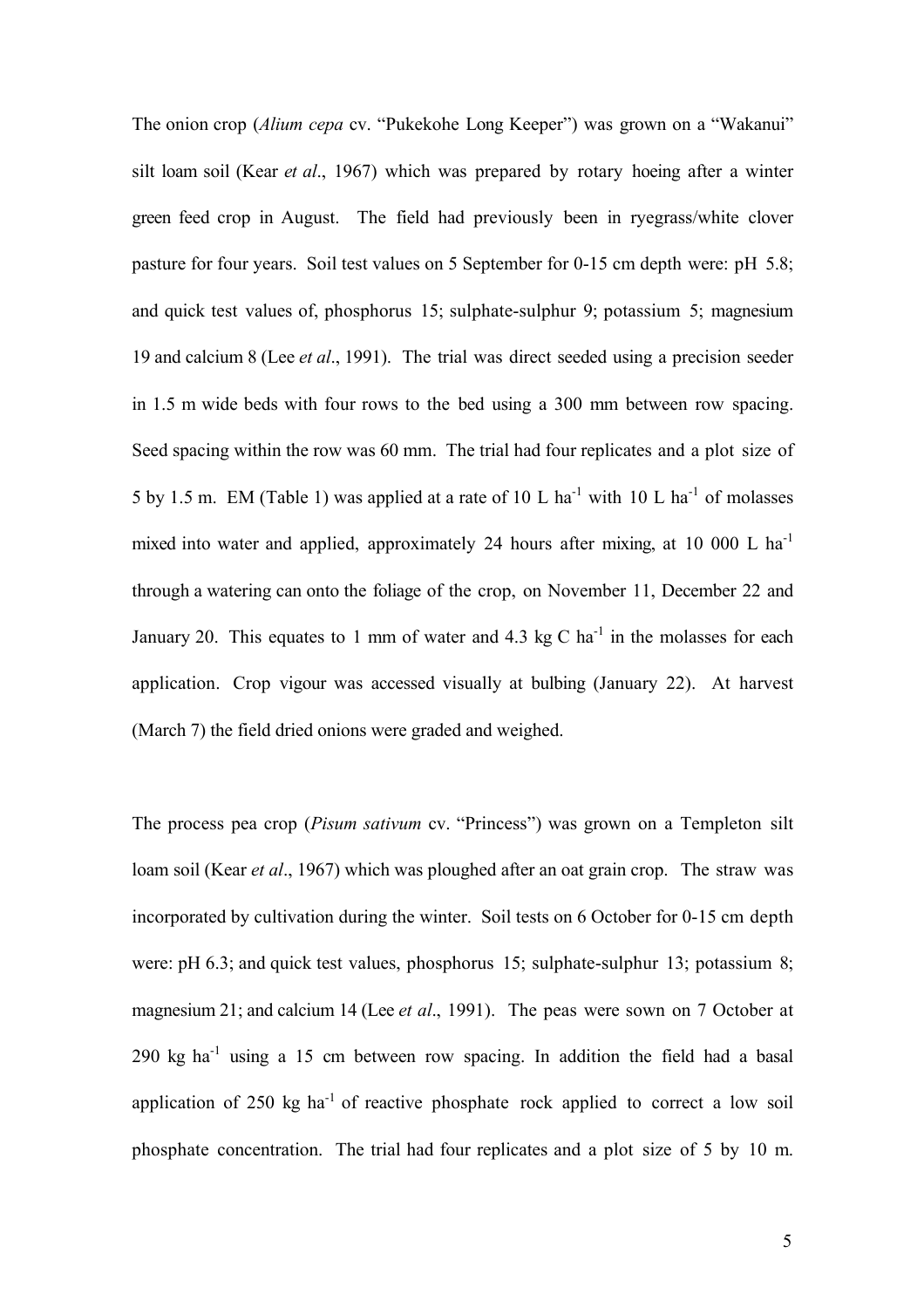EM was applied at the previously described rate twice during crop growth (at mid flower and at early pod development). The crop was irrigated on the 16 and 23 December, and harvested on the 31 December. A composite tissue sample was taken from each of the treatments at full flower for chemical analysis.

The sweetcorn (*Zea mays var. convor saccharata* cv. "Honey and Pearl") was grown on a Wakanui silt loam soil (Kear *et al*., 1967) which had been intensively managed using raised beds with a six year rotation of vegetable crops. The previous crops were peas and beans. Soil tests in September for 0-15 cm depth were: pH 6.8; and quick test values, phosphorus 191; sulphate-sulphur 4; potassium 41; magnesium 60 and calcium 18 (Lee *et al*., 1991). An unreplicated split-plot design was used with three sowing dates (October 18, November 24, December 19) as main-plots, and two foliar applied treatments (EM and a control i.e. water only) as sub-plots. Sub-plot size was 4 by 1 m (3 rows of corn). The EM was applied as previously described. The control treatment received water at 10 000 L ha<sup>-1</sup>. Applications were made after plant emergence at  $10-15$ day intervals throughout the growing season up until flowering, for each sowing date. This gave an average of seven foliar applications per sowing date. The sweetcorn plants from each sowing date were harvested when they reached fresh maturity. Ten plants per plot were randomly selected and components (whole plants, number of stems, number of cobs) measured.

#### *Laboratory incubation*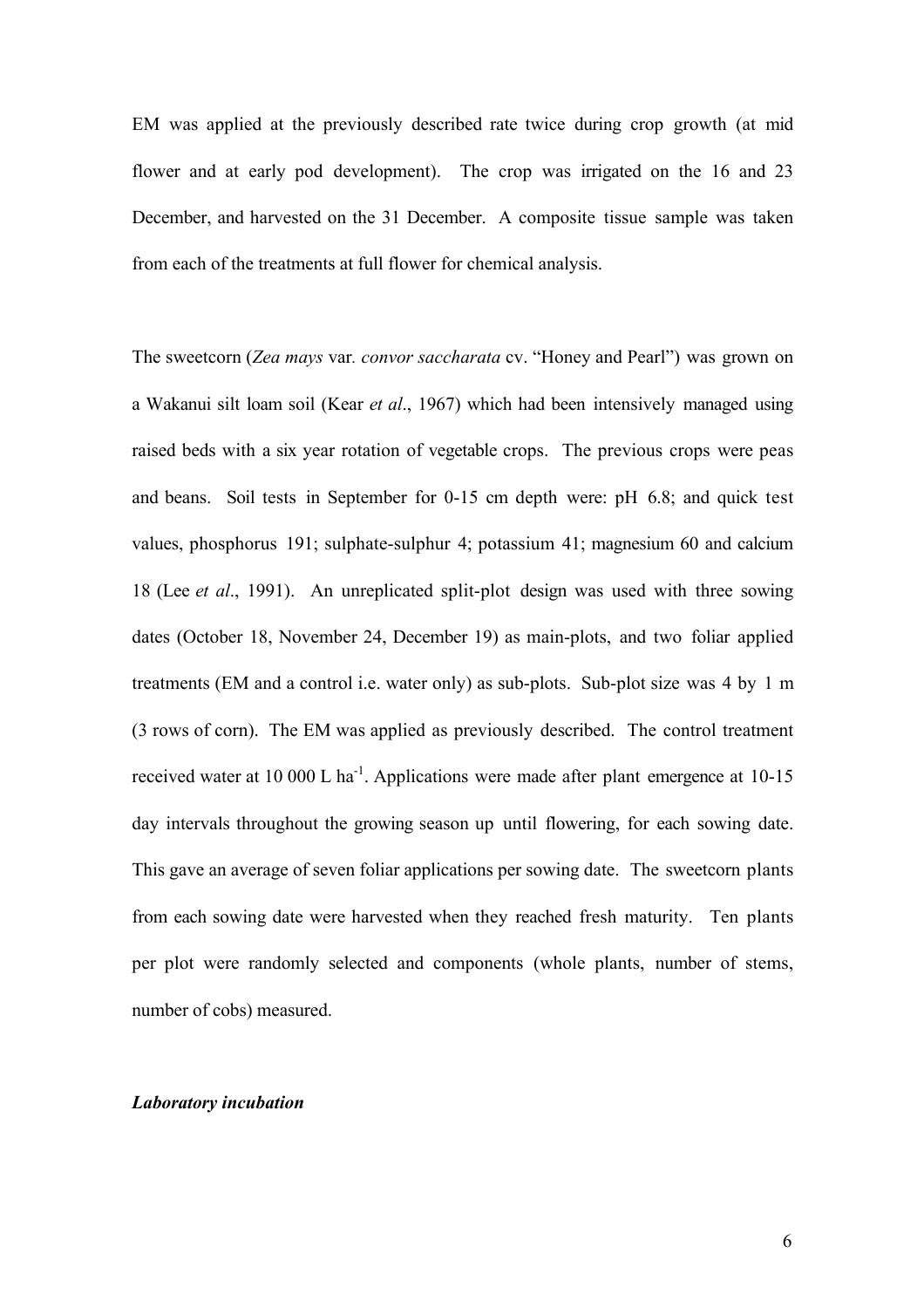The soil used for the incubation was from the A horizon of a Selwyn loamy sand (a moderately fertile recent soil, Kear *et al*., 1967). The soil sample (0-5 cm) was taken after the vegetation and the surface litter was removed and was sieved through a 2 mm sieve. The soil water content was adjusted to 26% and was preincubated for four days at 30°C and sieved again (4 mm) prior to the incubation. The equivalent of 50 g oven dry soil, was weighed into gas-tight glass jars for the incubation and 1% w/w ground pasture litter was added to all jars. The pasture litter, mainly white clover (*Trifolium repens*) and ryegrass (*Lolium perenne*), was dried at 80°C and ground (500 µm).

The treatments were a control, a glucose and an EM plus glucose treatment. All treatments received 1 mL of liquid prior to the incubation. The control received water, the glucose treatments received  $1 \text{ g L}^{-1}$  glucose solution, and the EM treatment received 0.1% v/v EM and 1 g L<sup>-1</sup> glucose solutions. This is equivalent to an application rate of 10 000 L ha *-*<sup>1</sup> (based on the hypothetical surface area of a 5 cm deep column of soil of 50 g mass at a bulk density of 1.1 g cm<sup>-3</sup> i.e. the bulk density of the field soil), the same rate applied to the field crops.

Glass jars containing  $CO<sub>2</sub>$  traps, plastic containers holding 20 mL of 1M NaOH mounted on a wire stand, were sealed and incubated at 30°C. There were four replicates of each treatment. Each week the jars were taken out of the incubator, and the traps rapidly removed and sealed (to avoid  $CO<sub>2</sub>$  contamination). The jars were left with the lids off for approximately an hour to avoid anaerobia. Traps with fresh NaOH solution were placed into the jars and the jars resealed. Analysis of the traps was carried out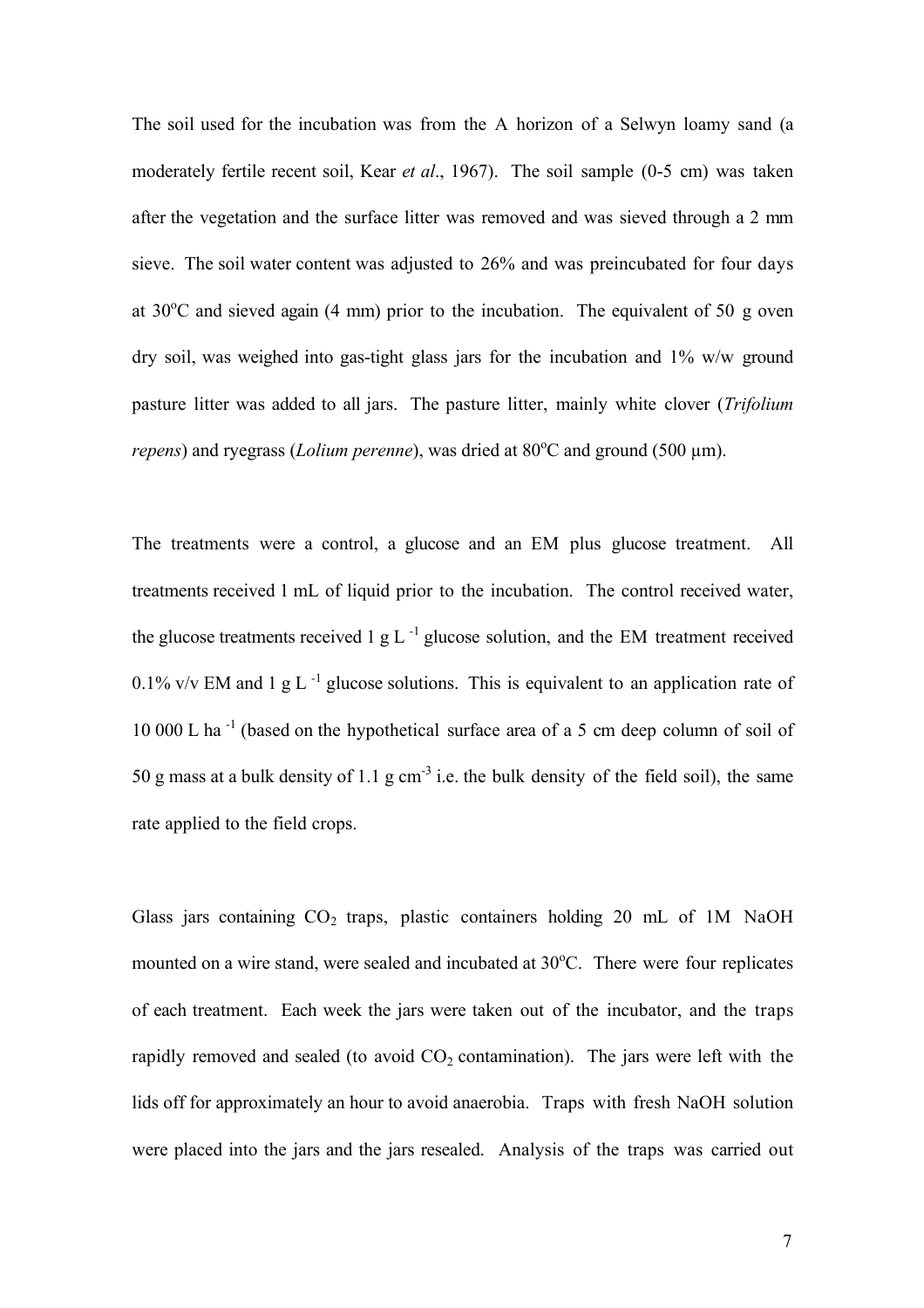using a method adopted from Anderson (1984) titrating with 1M HCl after the addition of BaCl<sub>2</sub> to the NaOH (to precipitate the carbonates) using phenolphthalein indicator. Soil analysis was done on air dried, sieved soil (2 mm) and included pH using a 1:2.5 soil to water ratio, electrical conductivity using a 1:5 soil to water ratio, and mineral-N (ammonium and nitrate), Olsen-P and sulphate-S as described by Lee *et al*. (1991).

#### *RESULTS*

## *Crops*

EM plus molasses caused a significant yield increase over the untreated control and produced more first grade onions (Table 2). The yield of peas was increased by EM plus molasses (Table 3). There were no major differences in the herbage nutrient concentrations of peas between treatments (Table 3) and no nutrients were deficient (Clarke *et al*., 1986). The weight of sweetcorn cobs was significantly increased by EM plus molasses  $(P<0.05$ , Table 4). There was variability in the sweetcorn plant weight data, however, a consistent trend of increased plant weight following applications of EM plus molasses was evident across all sowing dates (Table 4). The numbers of tillers and cobs were not significantly influenced by EM plus molasses applications (Table 4).

#### *Laboratory incubation*

During the first week of the incubation C was rapidly respired at a similar rate for all treatments, after which the rate of C mineralization decreased (Fig. 1). The cumulative amount of C mineralized was significantly greater than the control by 38 and 49% respectively for glucose and EM plus glucose treatments (Fig. 1). There was a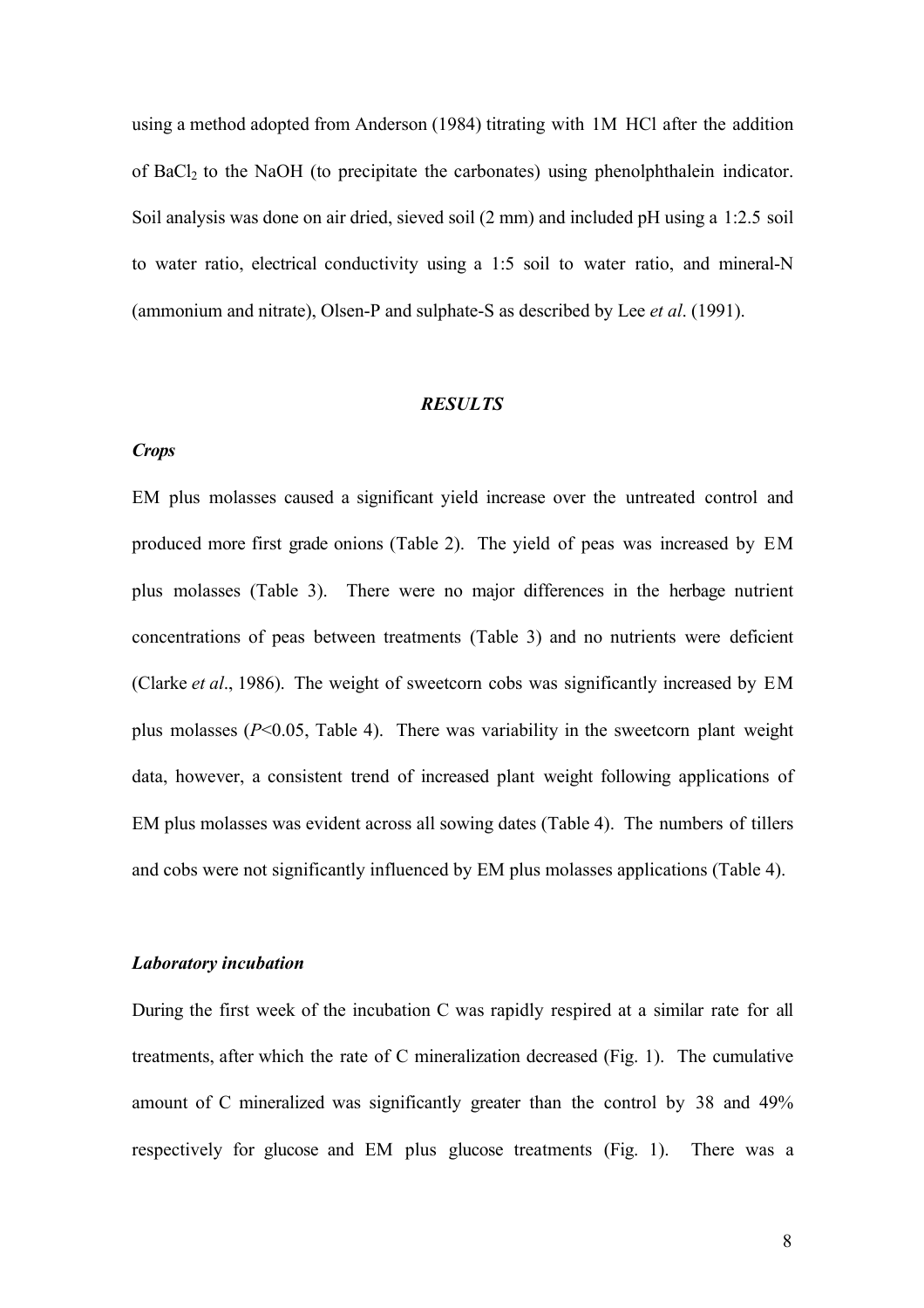significant increase in the cumulative amount of C mineralized by approximately  $8\%$ resulting from applying EM (i.e. over the glucose treatment). This 8% net increase from applying EM was substantially greater than the amount of C added in EM (i.e. 6.7 and 0.01 mg C respectively).

The treatments had little influence on the soil pH and mineral-N, Olsen-P and sulphate-S concentrations but both glucose and EM plus glucose treatments had a greater soil EC (Table 5), which would be unlikely to influence plant growth.

#### *DISCUSSION*

This work was a preliminary investigation. The field experiments were designed to evaluate a range of fertilisers for crop production, not to focus solely on the effects of EM. Additional treatments of water (for the onion and pea crops) and molasses would have been useful as additional controls, to measure the effects of water and carbon on the crops. However, the amount of water applied with the EM to the onion and pea crops was small (i.e. 3 and 2 mm respectively) and was therefore unlikely to influence an irrigated crop. Other work has reported that applying C to crops causes N immobilization and reduces plant growth (e.g. BÂÂth *et al*., 1978; Ritz and Griffiths, 1987), so if anything the small amount of molasses applied would increase indigenous microbial activity and reduce crop yield.

Applications of EM plus molasses did have a beneficial effect on the three crops grown, demonstrating the potential of EM for improving the yield and quality of a range of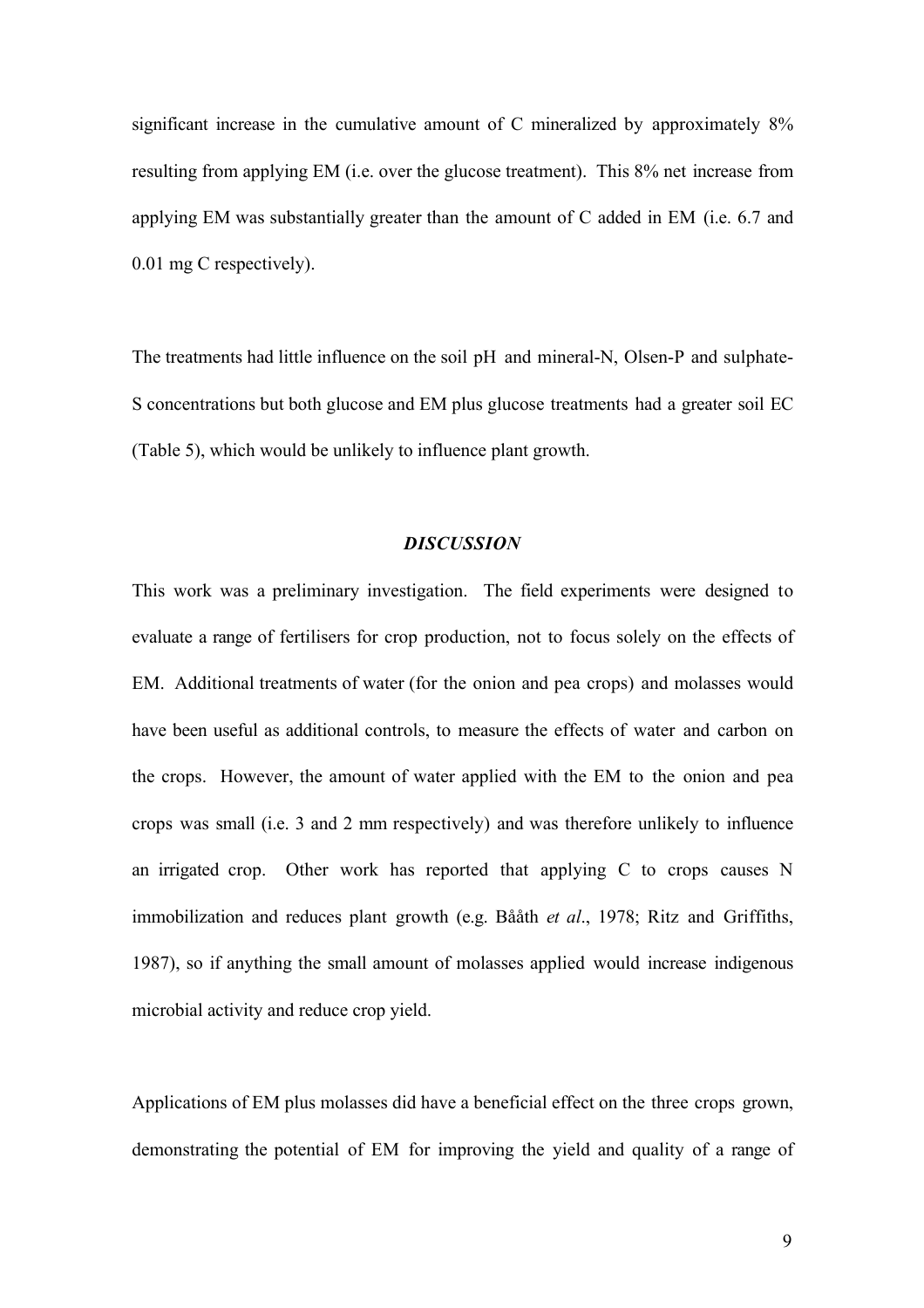vegetable crops. Higa (1994), Myint (1994) and Sangakkara (1994) have also reported that EM improved crop quality and yield.

It is not possible from the field experiments reported in this paper to determine the mechanism(s) by which EM plus molasses influenced plant growth. However, the application of EM to soil/litter mixtures stimulated C mineralization in the laboratory (Fig. 1). However, there was no direct evidence of increased nitrogen, phosphorus or sulphur mineralization in the soil at the end of the incubation, or increased nutrient uptake from the pea crop data. Mineralization of C by soil microoganisms generally results in increased concentrations of nitrate, sulphate and phosphate in soils in the long-term. But in this laboratory incubation it appears that the microbial population was growing and hence was immobilizing (i.e. removing inorganic nutrients from the soil to use for their growth) these nutrients over the four weeks of the incubation.

While stimulating soil organic matter (SOM) mineralization is desirable in the short-term to provide nutrients for plants, continued rapid SOM mineralization is not desirable in the longer-term as a depletion of SOM would be unsustainable. SOM enhances soil quality by promoting soil structure and cation retention. If repeated use of EM caused a substantial reduction in SOM it would undesirable. However, it is most likely that EM increases mineralization of relatively labile SOM and is therefore likely to have less effect if it is used repeatedly and the amount of labile SOM is reduced. However, longterm repeated use of EM may need to be accompanied by additions of OM such as compost. Compost, because it has been biochemically stabilized, is useful for increasing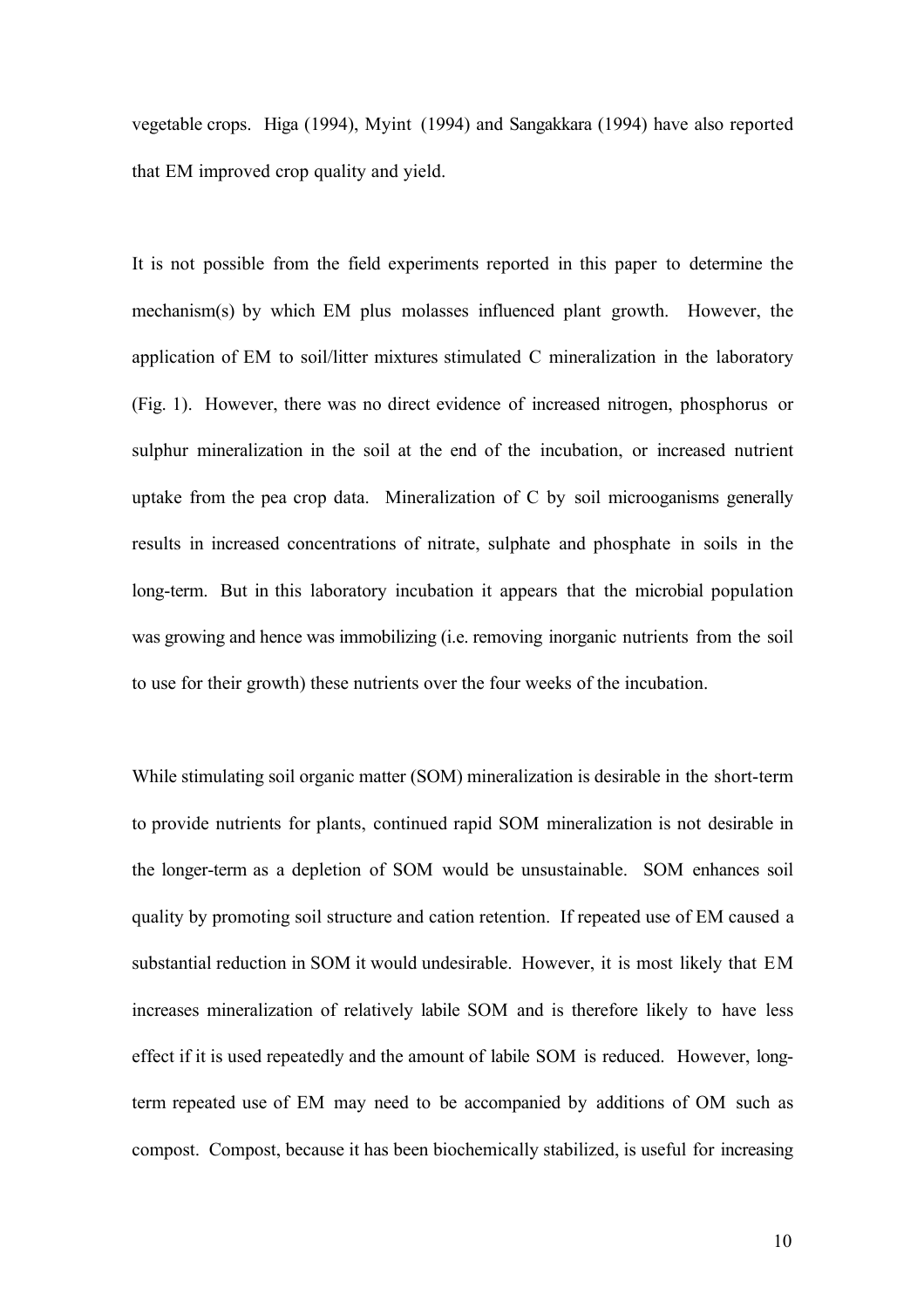SOM and providing plant nutrients (e.g. Stewart *et al*., 1998abc). It is recommended practice to apply OM with EM (Asia-Pacific Natural Agriculture, 1995) and hence this technology may suit "organic" growers because they commonly use green manures and composts as part of there crop management program. The use of EM accompanied by additions of OM may provide long-term sustainable systems with improved nutrient mineralization and plant uptake.

More research needs to be done to determine the long-term influence of EM on organic matter mineralization by either using longer laboratory incubations or field trials in conjunction with a test crop to determine plant nutrient uptake under field conditions. Research on the repeated use of EM could also be done. Research needs to determine if EM stimulates plant growth by other mechanisms.

#### *CONCLUSIONS*

EM plus molasses increased onion and pea yields and sweetcorn cob weights in the field. EM plus glucose increased C mineralization in a laboratory incubation. More research is required to determine the mechanisms by which EM influences plant growth including the mineralization of organic plant nutrients.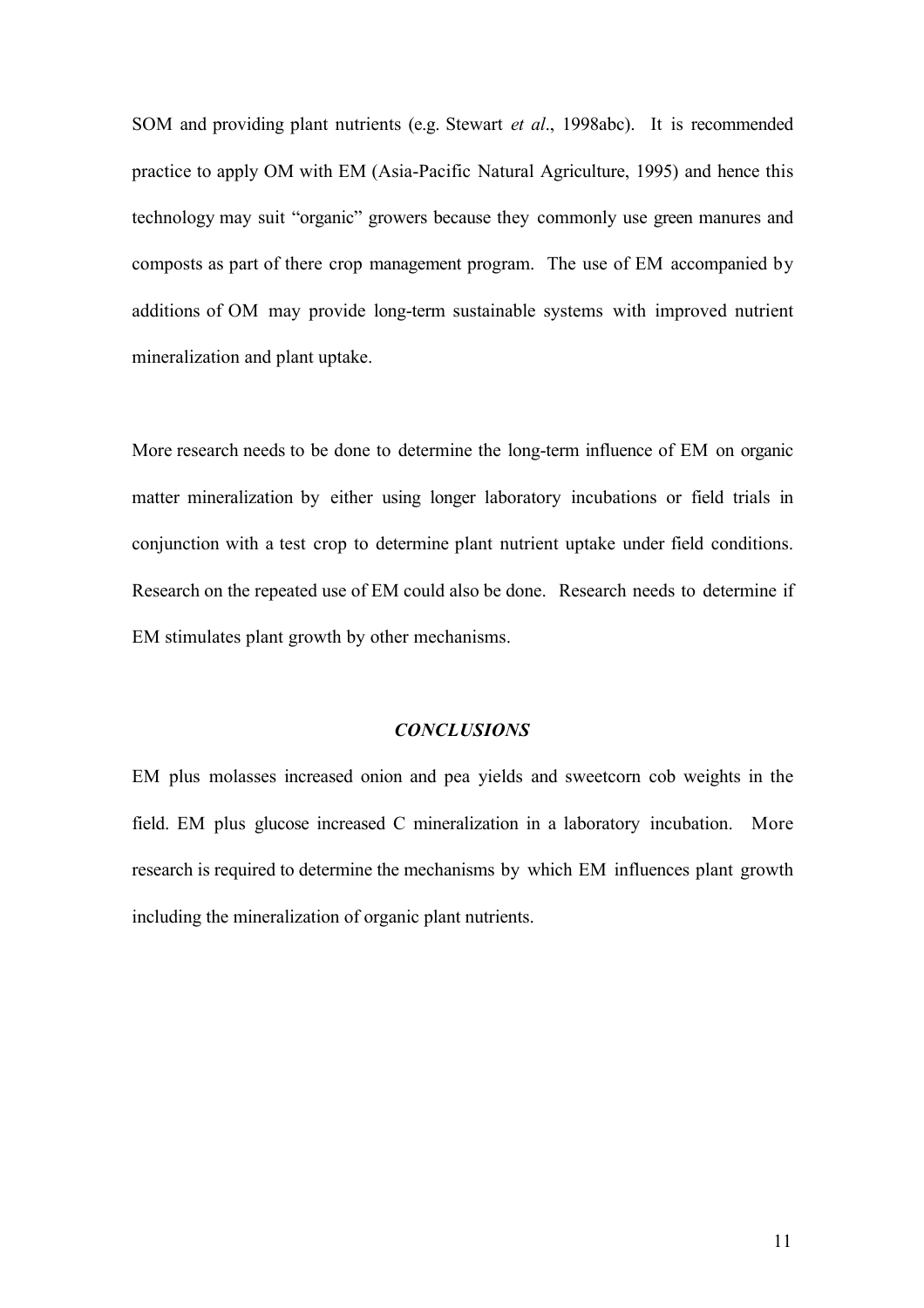#### REFERENCES

- Anderson, J.P. 1982. Soil Respiration. In: A.L. Page, R.H. Miller & D.R. Keeny, (eds) "Methods of Soil Analysis Part 2-Chemical and Microbiological Properties", 2nd Ed., American Society of Agronomy; U.S.A. 831-845
- Asia-Pacific Natural Agriculture 1995. EM Application Manual for APNAN Countries, M. Shintani (ed.)1st. edn. Asia-Pacific Natural Agriculture Network, Bangkok, Thailand.
- Bååth, E. Lohm, U. Lundgren, B. Rosswall, T. Söderström, B. Sohlenius, B. & Wirén, A. 1978. The effect of nitrogen and carbon supply on the development of soil organism populations and pine seedlings: a microcosm experiment. Oikos 31**:** 153-163.
- Clarke, C.J. Smith, G.S. Prasad, M. & Cornforth, I.S. 1986. Fertilizer recommendations for horticultural crops*.* Ministry of Agriculture and Fisheries; Wellington.
- Higa, T. 1994. Effective microorganisms A new dimension for nature farming. In: J.F. Parr, *et al*. (eds.), Proceedings of the 2nd International Nature Farming Conference. USDA; Washington, 20-22.
- Higa, T. 1996. Effective microorganisms Their role in Kyusei Nature Farming. In: J.F. Parr, *et al*. (eds.), Proceedings of the 3rd International Nature Farming Conference. USDA; Washington, 20-23.
- Kear, B.S. Gibbs, H.S. Miller, R.B. 1967. Soils of the Downs and Plains Canterbury and North Otago New Zealand, Soil Bureau Bulletin 14. DSIR; Wellington.
- Lee, R. Cornforth, I.S. Edmeades, D.C. Watkinson, J.H. 1991. A comparative study of MAF (Ruakura) and DSIR Land Resources soil analysis results. New Zealand Journal of Agricultural Research. 34: 227-233.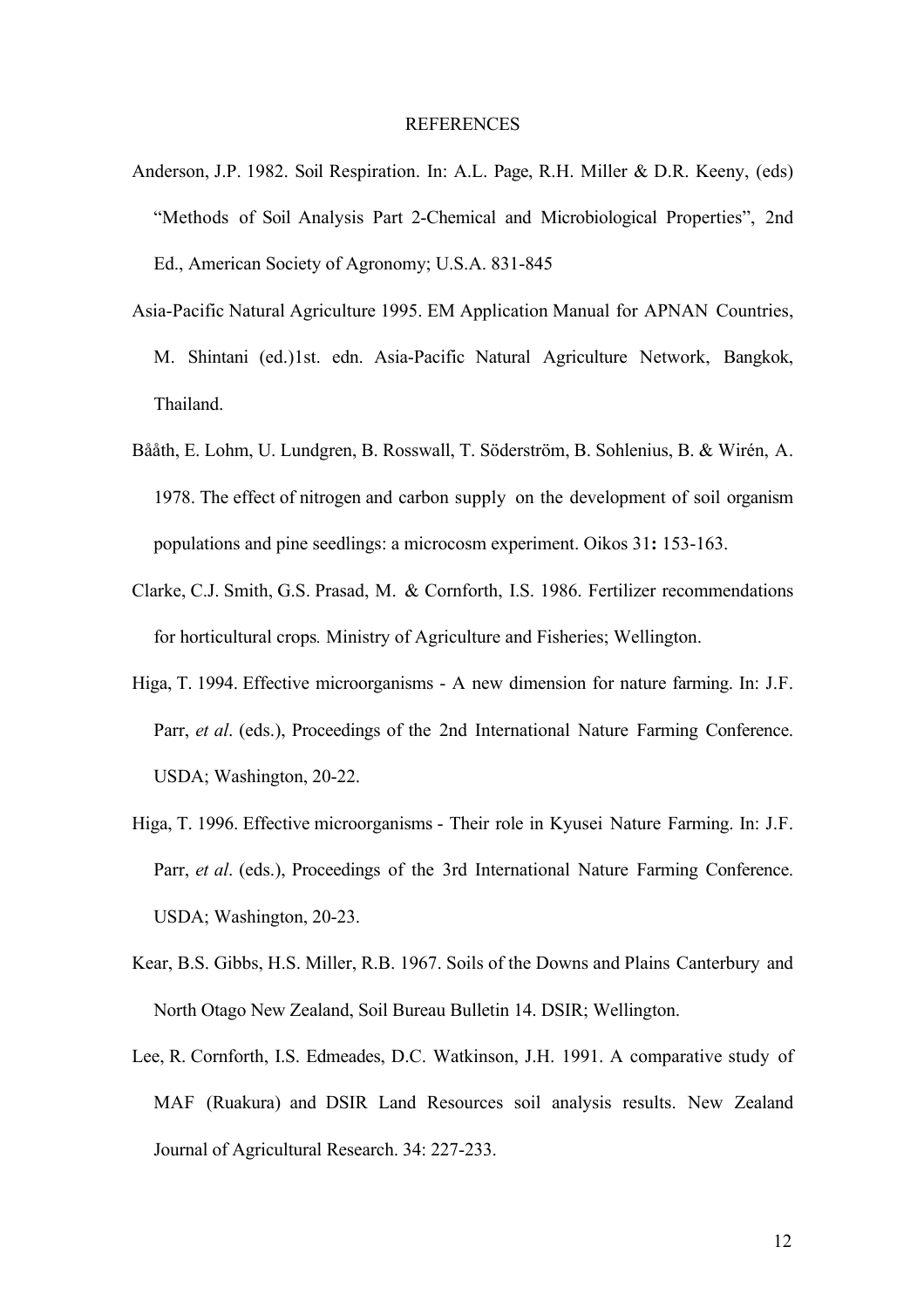- Myint, C.C. 1994. Effect of Organic Amendments and EM on Rice Production in Myanmar. In: J.F. Parr, (eds.), Proceedings of the 2nd International Nature Farming Conference. USDA; Washington, 82-91.
- Parr, J.F. Papendick, R.I. Hornick, S.B. Meyer R.E. 1992. Soil Quality: Attributes and relationship to alternative and sustainable agriculture. American Journal of Alternative Agriculture. 7: 5-11.
- Piyadasa, E.R. Attanayake, K.B. Ratnayake, A.D.A. & Sangakkara, U.R. 1995. The role of effective microorganisms in releasing nutrients from organic matter. In: H.A.H. Sharifuddin, A.R. Anuar & M.F. Shahbuddin, (eds.) Proceedings of the Second Conference on Effective Microorganisms (EM), at Kyusei Nature Farming Center, Saraburi, Thailand, November 1993. 7-14.
- Ritz, K. & Griffiths, B.S. 1987. Effects of carbon and nitrate additions to soil upon leaching of nitrate, microbial predators and nitrogen uptake by plants. Plant and Soil. 102: 229-237.
- Sangakkara, U.R. 1994. Effect of EM on the Growth and Yield of Sweet Potato in Wet and Dry Seasons. In: J.F. Parr, (eds.), Proceedings of the 2nd International Nature Farming Conference. USDA; Washington, 102-110.
- Sangakkara, U.R. & Higa, T. 1992. Effective microorganisms for organic agriculture a case study from Sri Lanka. In: U. Köpke and D.G. Shultz, (eds), Proceedings 9th International Scientific Conference IFOAM,. Sao Paulo. 152-159.
- Stewart, D.P.C. Cameron, K.C. & Cornforth, I.S. 1998a. Effects of spent mushroom compost on soil chemical conditions and plant growth in an intensive horticultural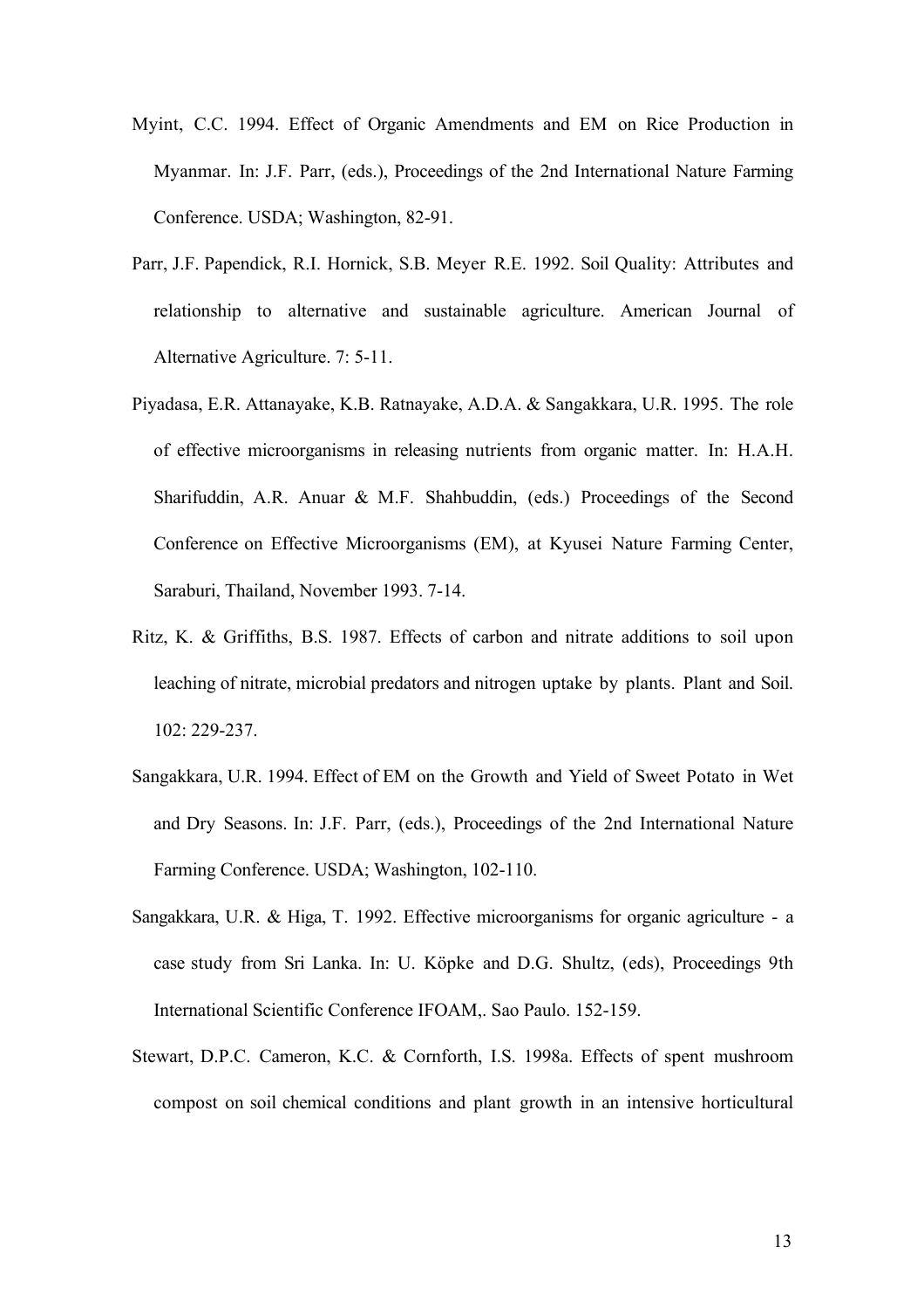system - A comparison with inorganic fertilizer. Australian Journal of Soil Research. In press.

- Stewart, D.P.C. Cameron, K.C. & Cornforth, I.S. 1998b. Inorganic-N release from spent mushroom compost under laboratory and field conditions. Soil Biology and Biochemistry. In press.
- Stewart, D.P.C. Cameron, K.C. Cornforth, I.S. & Main, B.E. 1998c. Release of sulphate, potassium, calcium and magnesium from spent mushroom compost/soil mixtures under laboratory conditions. Biology and Fertility of Soils. 26: 146-151.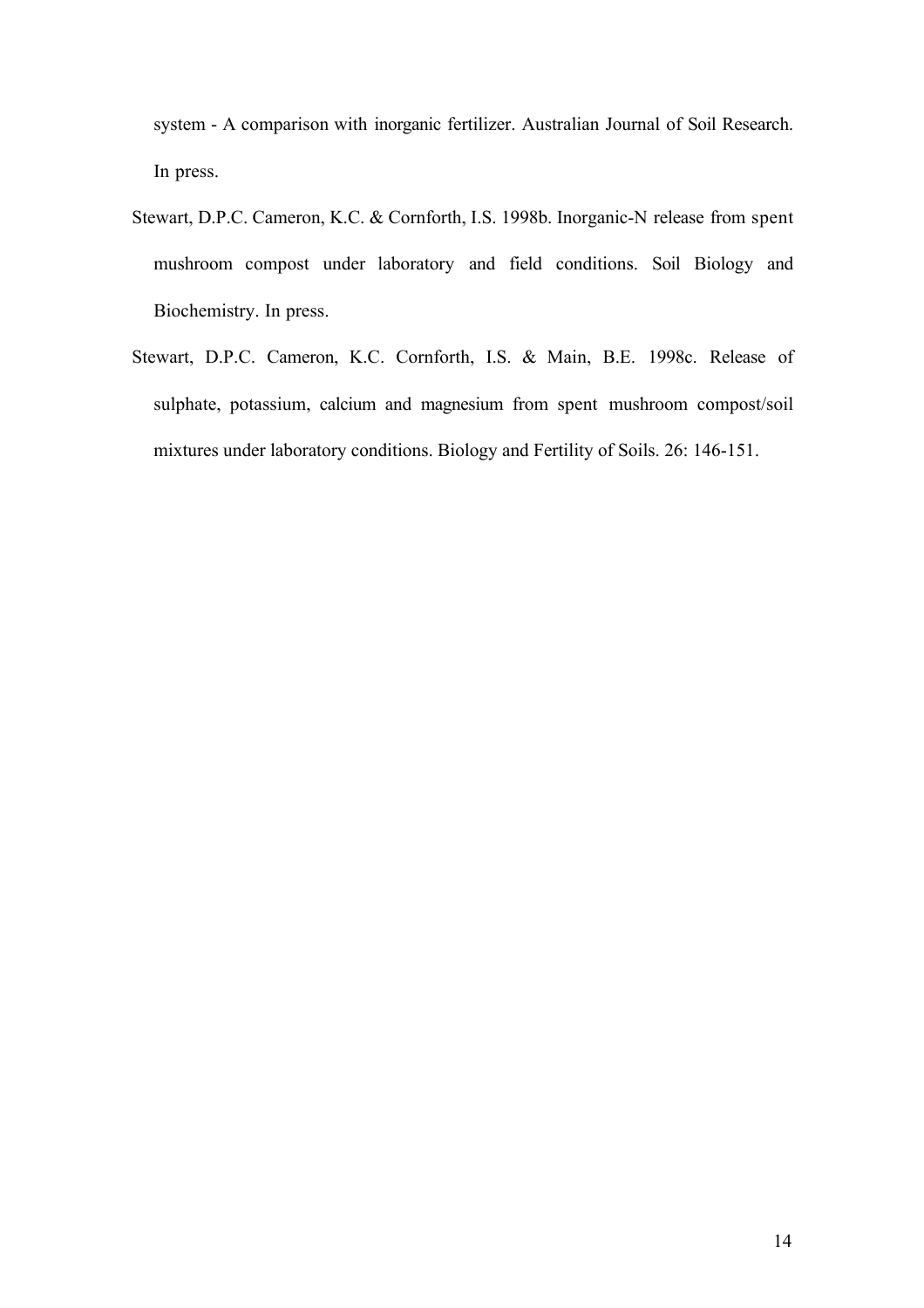| Species <sup>1</sup>             | Minimum viable organisms per mL |
|----------------------------------|---------------------------------|
| Streptomyces albus               | 10 <sup>5</sup>                 |
| Propionibacterium freudenreichil | 10 <sup>5</sup>                 |
| Streptococcus lactis             | 10 <sup>5</sup>                 |
| Aspergillus oryzae               | 10 <sup>5</sup>                 |
| Mucor hiemalis                   | 10 <sup>5</sup>                 |
| Saccharomyces cerevisiae         | 10 <sup>5</sup>                 |
| Candida utilis                   | 10 <sup>5</sup>                 |

**TABLE 1.** List of species and concentrations in EM concentrate.

<sup>1</sup> EM also includes an unspecified number of *Lactobacillus sp*, *Rhodopseudomonas sp*,

*and Streptomyces griseus*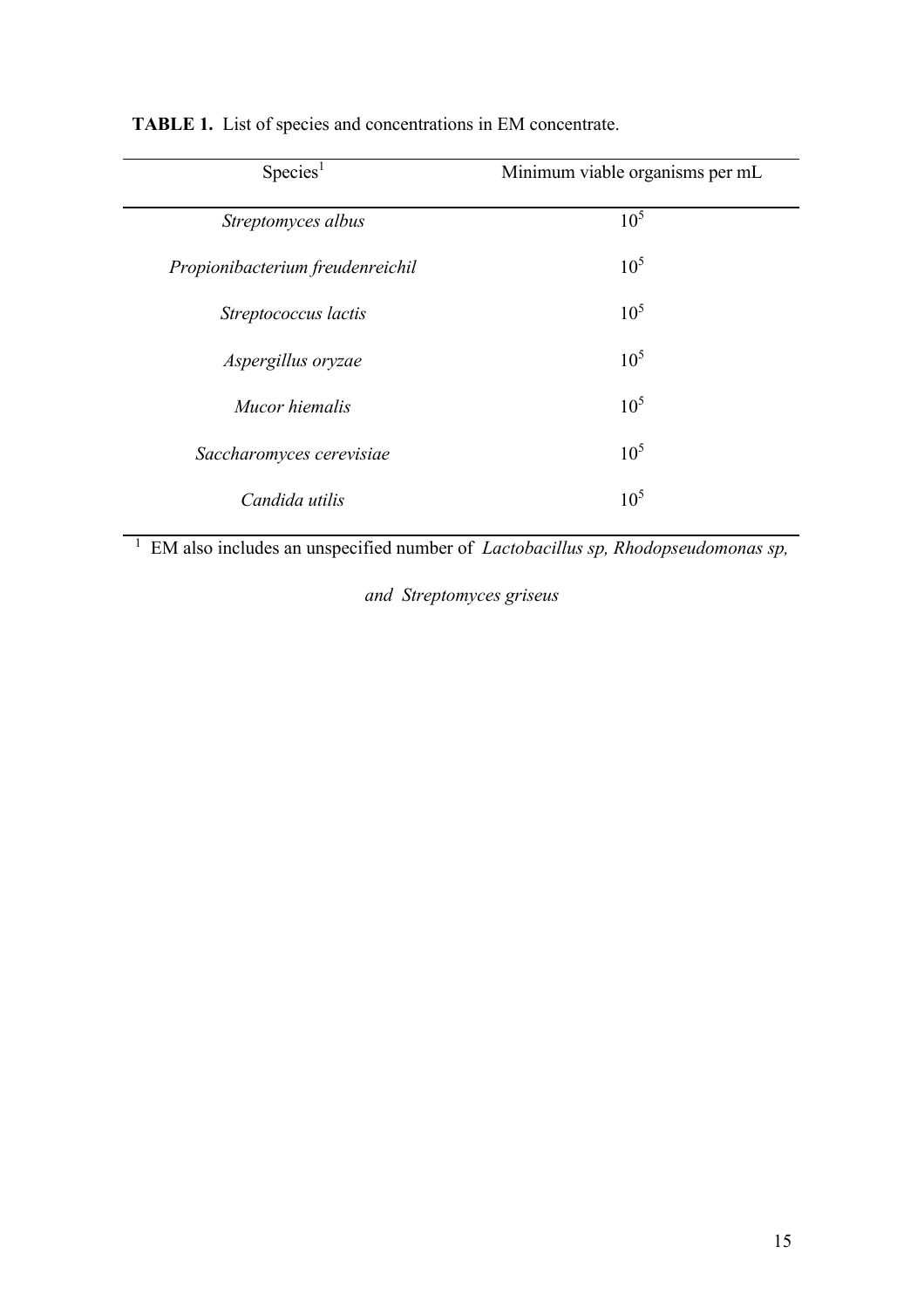| Treatment       | Vigour                   | <b>Total Yield</b> | First grade | Process                                           | Small grade           |
|-----------------|--------------------------|--------------------|-------------|---------------------------------------------------|-----------------------|
|                 | Score <sup>1</sup> (1-5) | $(t \, ha^{-1})$   |             | $(t \text{ ha}^{-1})$ grade $(t \text{ ha}^{-1})$ | $(t \text{ ha}^{-1})$ |
| Control         | 2.6                      | 42                 | 25          | 11                                                | 6                     |
| $EM + molasses$ | 3.0                      | 54                 | 44          | 6                                                 | 4                     |
| $LSD_{P=0.05}$  | 0.8                      | II                 | 13          | 6                                                 | 3                     |

**TABLE 2.** Influence of EM plus molasses on onion mid season vigour, yield and grade

<sup>1</sup> A high score indicates high vigour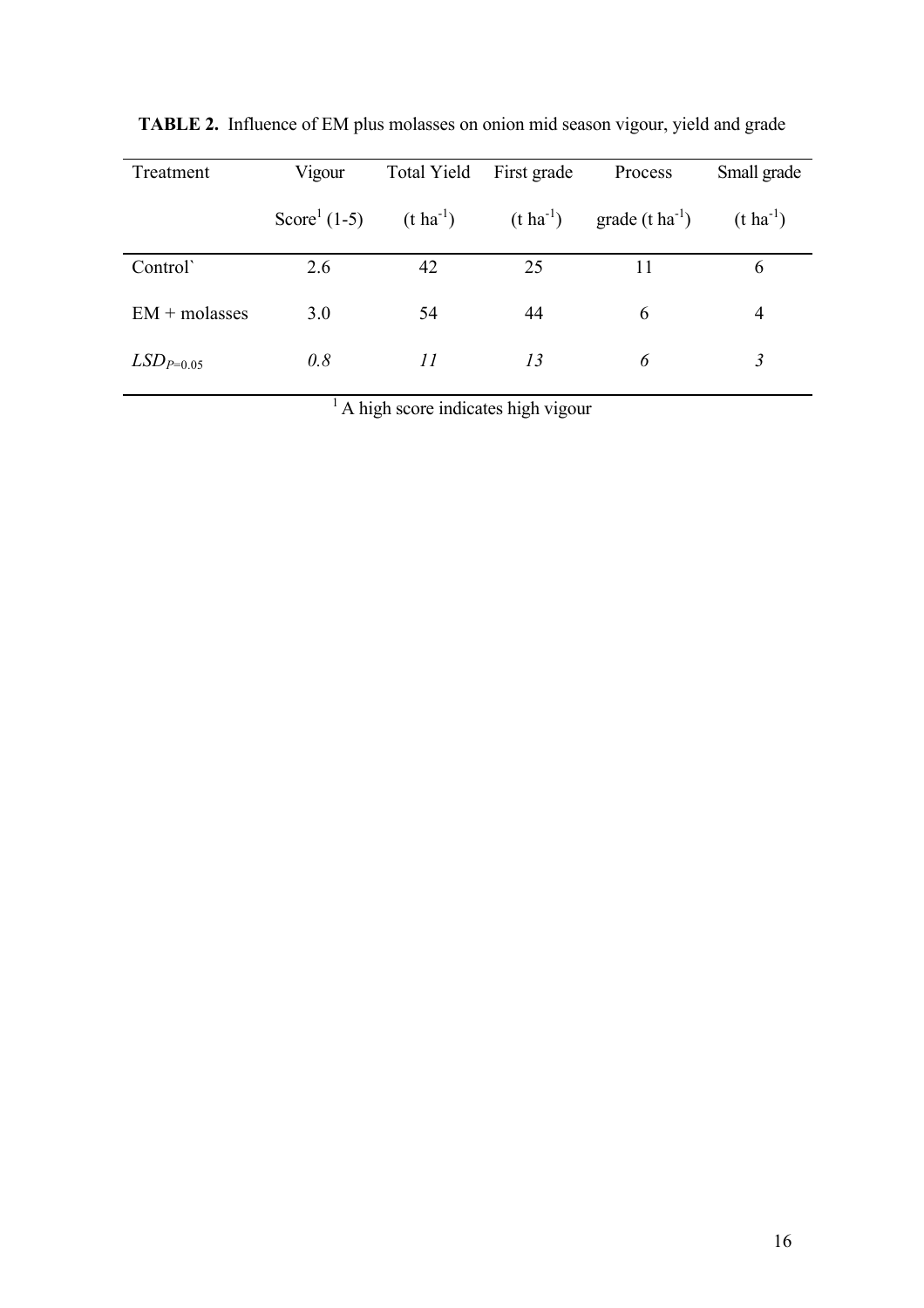| Treatment                                     | N    | $\mathbf{P}$ | K S       |                              | Mg Ca Yield $(t \text{ ha}^{-1})$   |
|-----------------------------------------------|------|--------------|-----------|------------------------------|-------------------------------------|
|                                               | $\%$ |              | $\%$ $\%$ |                              | $\%$ ppm ppm at 105 TR <sup>2</sup> |
| Control                                       | 3.46 |              |           | $0.29$ 1.34 $0.26$ 0.20 0.76 | 6.1                                 |
| $EM + molasses$ 3.46 0.32 1.46 0.24 0.21 0.74 |      |              |           |                              | 8.0                                 |
| $LSD_{P=0.05}$                                |      |              |           |                              | 1.4                                 |

Table 3. Influence of EM plus molasses on pea herbage chemical analysis<sup>1</sup> and yield

<sup>1</sup>Unreplicated composite samples,  ${}^{2}TR = T$ endorometer reading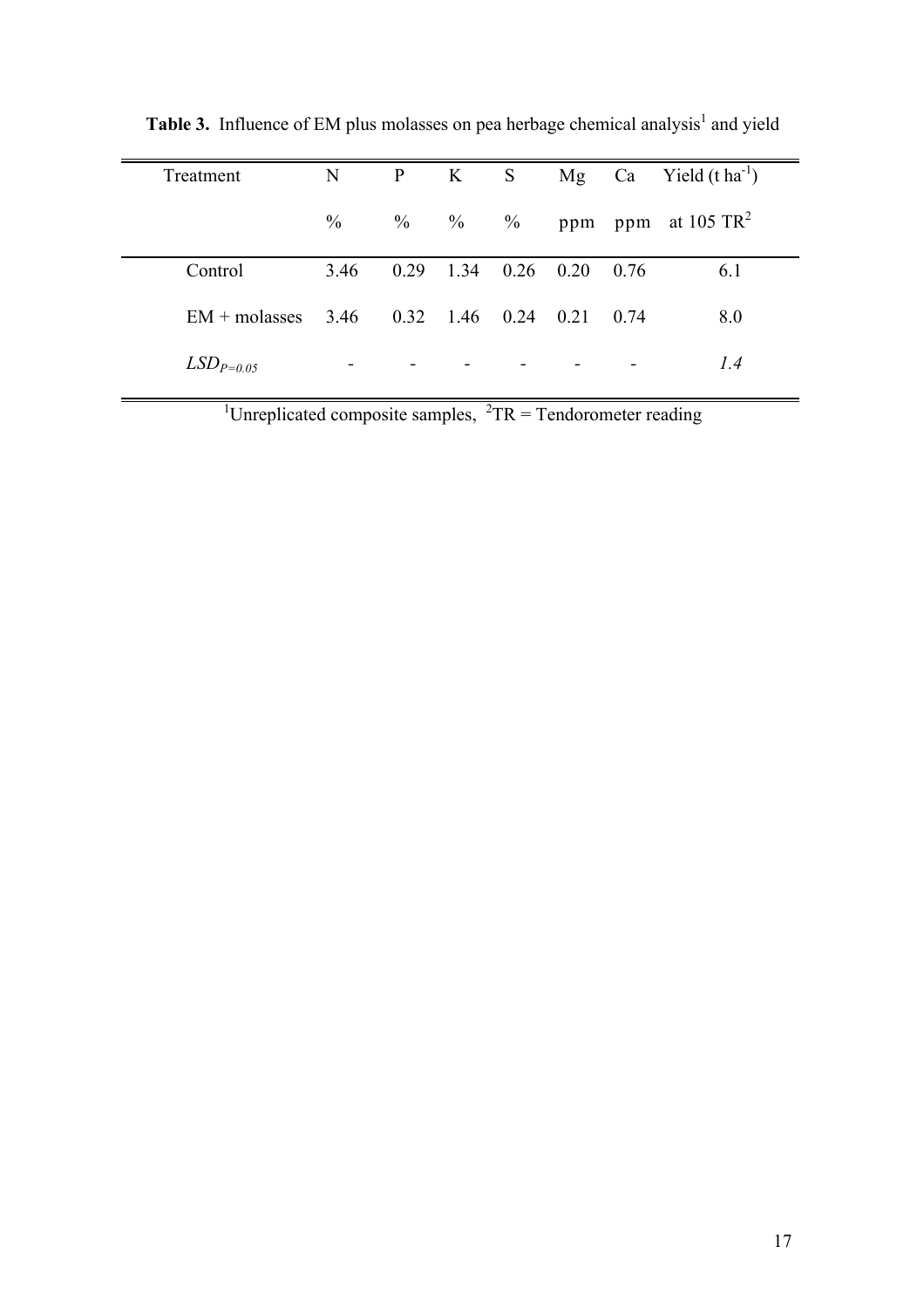| Sowing         | Treatment       | Whole Plant              | Tiller No. | Cob No. | Cob                 |
|----------------|-----------------|--------------------------|------------|---------|---------------------|
| Date           |                 | Weight <sup>1</sup> (kg) |            |         | Weight <sup>1</sup> |
|                |                 |                          |            |         | (g)                 |
| October        | $EM +$          | 1.06                     | 2.6        | 1.5     | 440                 |
|                | molasses        |                          |            |         |                     |
|                | Control         | 1.04                     | 2.2        | $1.7\,$ | 370                 |
| November       | $EM +$          | 1.02                     | 2.6        | 2.0     | 380                 |
|                | molasses        |                          |            |         |                     |
|                | Control         | 0.89                     | 2.7        | 1.8     | 310                 |
| December       | $\mathrm{EM}$ + | 1.12                     | 2.4        | 1.9     | 400                 |
|                | molasses        |                          |            |         |                     |
|                | Control         | 0.93                     | 1.7        | 1.2     | 300                 |
| Overall        | $\mathrm{EM}$ + | 1.07                     | 2.5        | 1.8     | 400                 |
| Mean           | molasses        |                          |            |         |                     |
|                | Control         | 0.95                     | 2.2        | 1.6     | 330                 |
| $LSD_{P=0.05}$ |                 | 0.21                     | 1.0        | 1.1     | 45                  |

**TABLE 4.** Influence of EM plus molasses and sowing date on sweetcorn growth

<sup>1</sup> Fresh Weight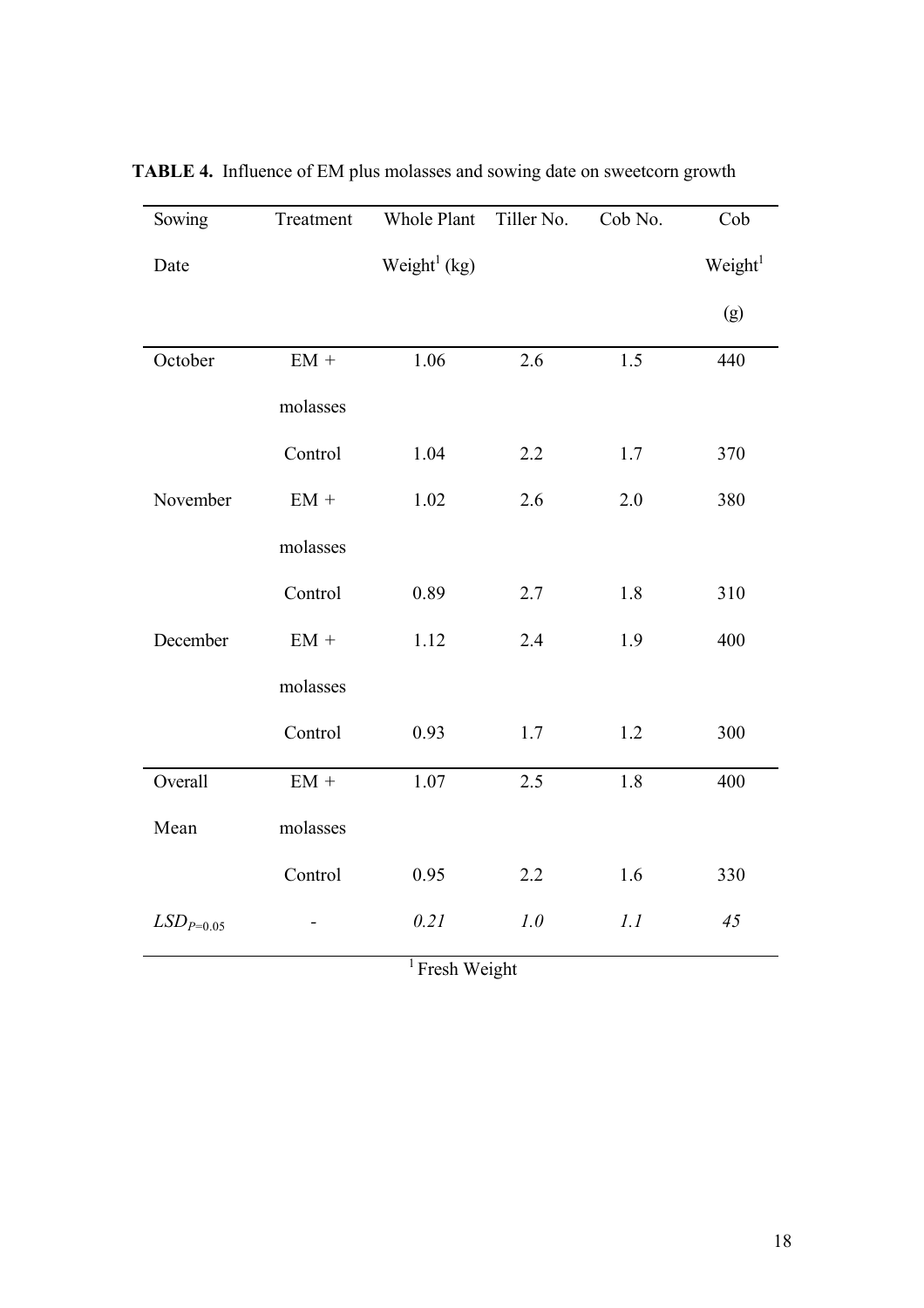|                                                       |      |      | Control Glucose $EM + glucose$ LSD ( $P=0.05$ ) |      |
|-------------------------------------------------------|------|------|-------------------------------------------------|------|
| pH                                                    | 6.2  | 6.1  | 6.2                                             | 0.2  |
| $EC$ (mS cm <sup>-1</sup> )                           | 0.17 | 0.19 | 0.19                                            | 0.01 |
| Mineral-N <sup>1</sup> ( $\mu$ g g <sup>-1</sup> )    | 112  | 108  | 110                                             | 14   |
| Olsen-P $(\mu g \text{ mL}^{-1} \text{ soil})^2$ 13.0 |      | 13.0 | 13.0                                            | 1.2  |
| Sulphate-S $(\mu g g^{-1})$                           | 13.0 | 13.5 | 13.8                                            | 1.9  |

**TABLE 5**. Influence of glucose and EM plus glucose on soil pH, electrical conductivity

<sup>1</sup> Nitrate plus ammonium, <sup>2</sup> Lee *et al.* (1991).

(EC), mineral-N, Olsen-P and sulphate-S at the end of the incubation.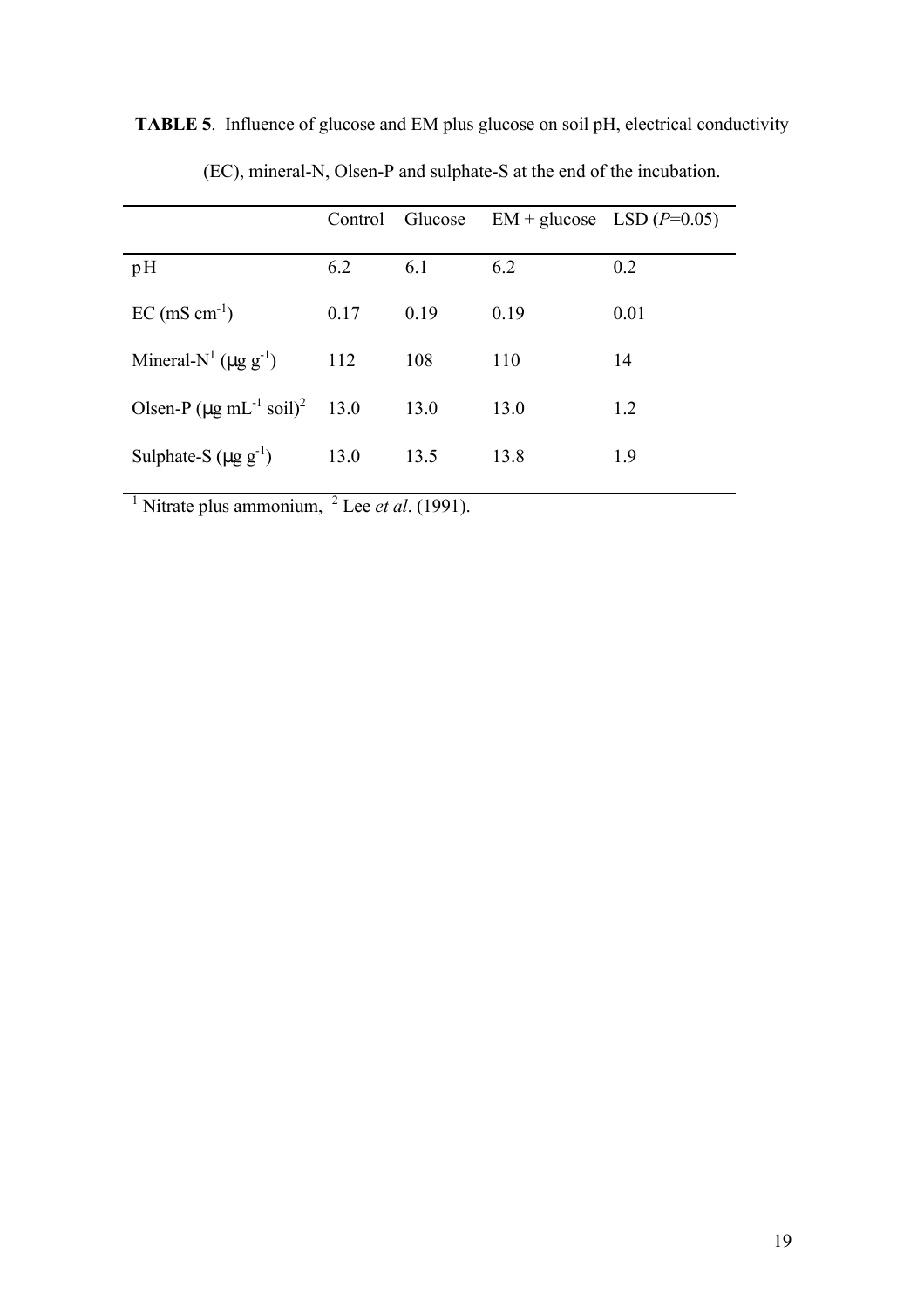# **FIGURE CAPTION**

**FIGURE 1. Influence of EM on the cumulative amount of carbon respired (bars are LSDs** *P***=0.05).**